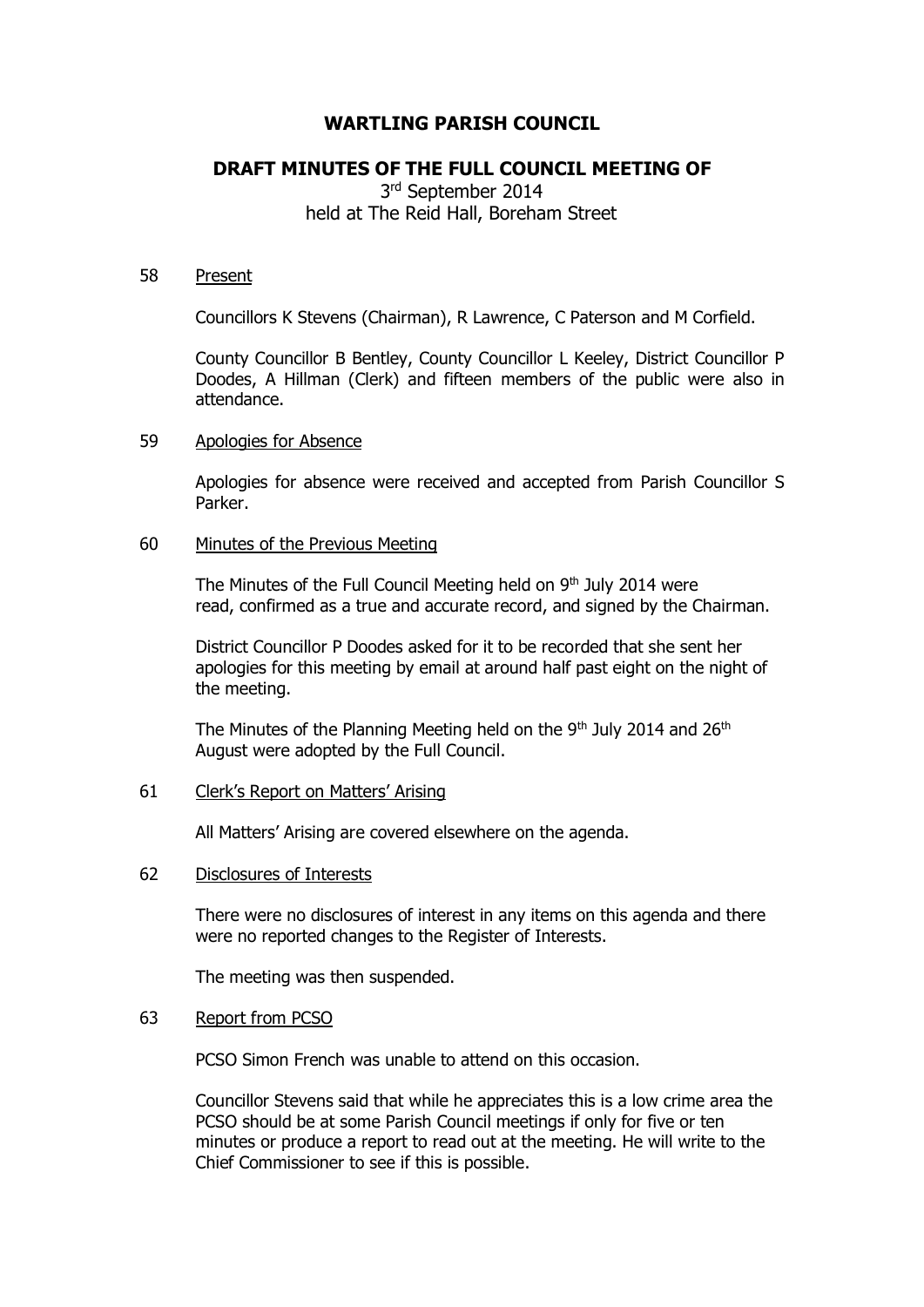# 64 Reports from District and County Councillors.

District Councillor P Doodes;

- reported an increase in fly-tipping
- asked the Police and Crime Commissioner (PCC) if neighbourhood policing is still her priority because PCSO's are not attending Parish Council meetings. Neighbourhood policing is still a priority.
- asked if residents have received their letters about changes to the voting system. They have.
- told those present the Tour of Britain cycling race will ride through Hailsham on 13th September 2014.

County Councillor L Keeley reported that;

- work to Jenners Lane been carried out but Wilderness Wood still needs attention.
- the style in Jenners Lane still needs repairing.
- works to paths may require match funding and asked if the Parish Council has heard from Herstmonceux Parish Council about the possibility of the two parishes working together. The footpath from the village hall to the Wartling Road junction still needs attention and he will take this up with the County Council.
- County has two consultations open, one about buses and one about meals on wheels.
- in his opinion the area needs a new incinerator at Catsfield Kennels.

County Councillor B Bentley confirmed the bus consultation is still open and that at this stage no buses are being cut.

The Ofsted Inspection has now been published, the results were disappointing and County is to investigate why. 'A' level results were good and 'GCSE' results maintained the national average.

The meals on wheels contract was established in 2008, 100,000 meals have been lost since then and as a result prices have had to increase. ESCC is appealing for local catering businesses to approach them and price for the work.

County Councillor Bentley has spoken to the PCC and new Chief Constable about Community Policing.

Councillor Corfield asked for an update about the state of the banks in Boreham Lane. County Councillor Bentley confirmed this is still an ongoing matter and he is talking to the police about ticketing drivers parking there.

# 65 Questions from Members of the Public

Dr Ward asked what is happening about;

1: Boreham Lane;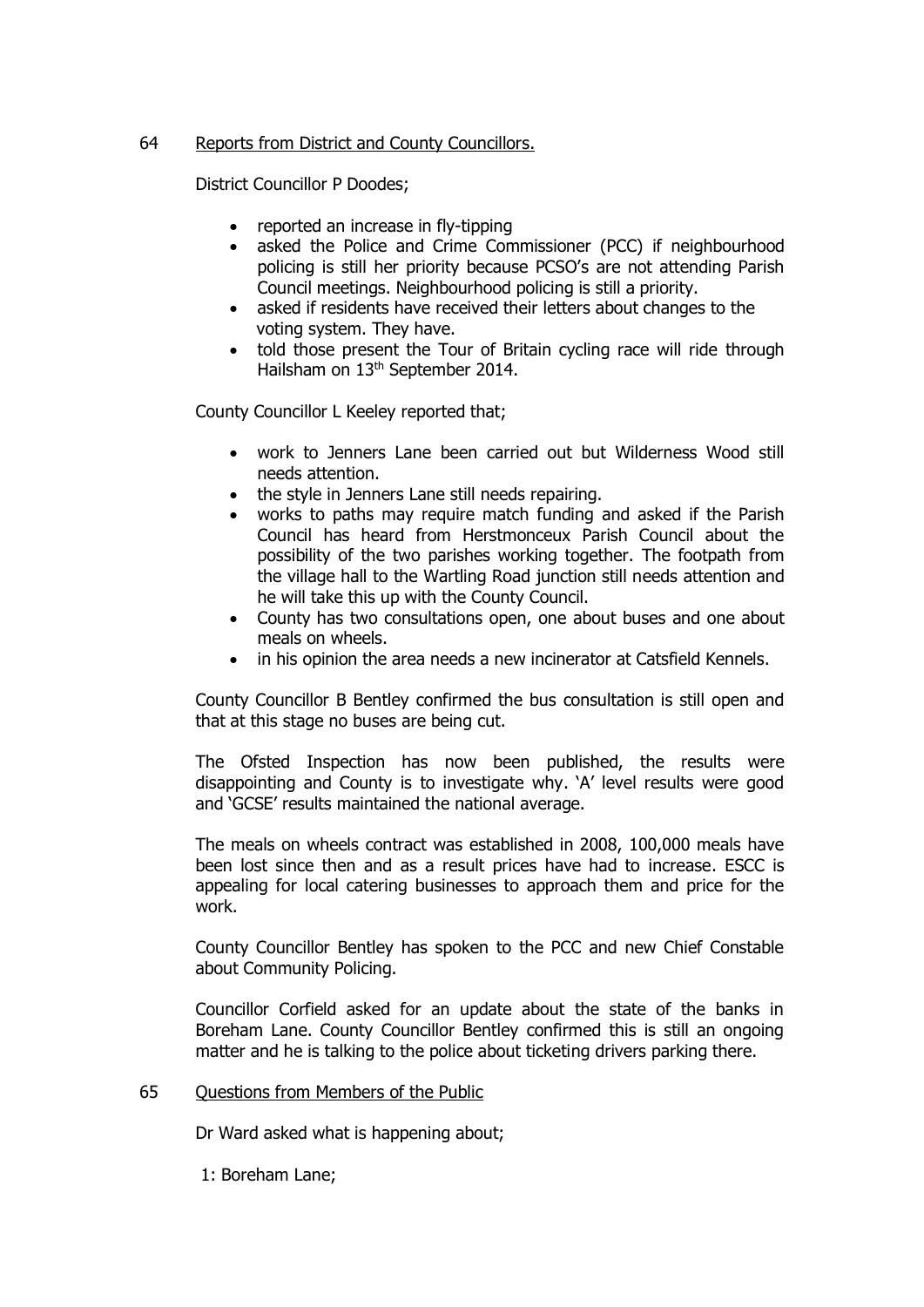- i: he says hedgerows, verges, ditches and drains are not being maintained and residents can not clear the litter there. County Councillor Bentley confirmed that a programme is in place and he will check Boreham Lane is included.
- ii: increased traffic. He estimates that 600 vehicles a day are using the lane and feels there should be more passing bays. County Councillor Bentley said that traffic surveys have been carried out in Boreham Lane but it is not a high priority at ESCC. Dr Ward asked if satellite navigation companies can be contacted to re-route traffic. County Councillor Bennett explained they are but companies often use other cheaper sat navs.
- 2: Bus Stops;- he asked if the Parish Council is responsible for the bus stop in Boreham Lane and if so when it will cleared of litter.
- 3: Litter; he asked the Parish Council to organise volunteers to clear the litter in the rest of the Parish. Wealden District Council is responsible for clearing litter but can help parishes by supplying equipment for volunteers to carry out additional litter picks. The Parish Council will also see if the Community Payback Team can help.

Dr Ward said he is happy to head a team but will need the hedges cut back first. County Councillor Bentley confirmed that ESCC cuts the verges twice a year and the second cut is due soon.

Residents also reported that the large hole in the lane has opened up again. County Councillor Bentley is to investigate this further.

Mr Westcombe complained about the camper van parked in Boreham Lane. He said it is illegal to live at the side of the road and disagreed strongly with Sussex Police's decision that the van is not breaking any laws. He will continue to pursue this and will copy the Parish Council in on future correspondence to see how they can help. Residents present shared his public health concerns.

The meeting was then re-opened.

# 66 Reports

a) Planning – Wartling Parish Council has no objections to the Champney's Farm application but does object to both the Byways and Wartling Wood applications. Communication between the Parish Council and Planning Officers on the Wartling Wood application continue and it is due to be decided by Committee on 18<sup>th</sup> September. Three new stables have, in the meantime, been erected at Wartling Wood.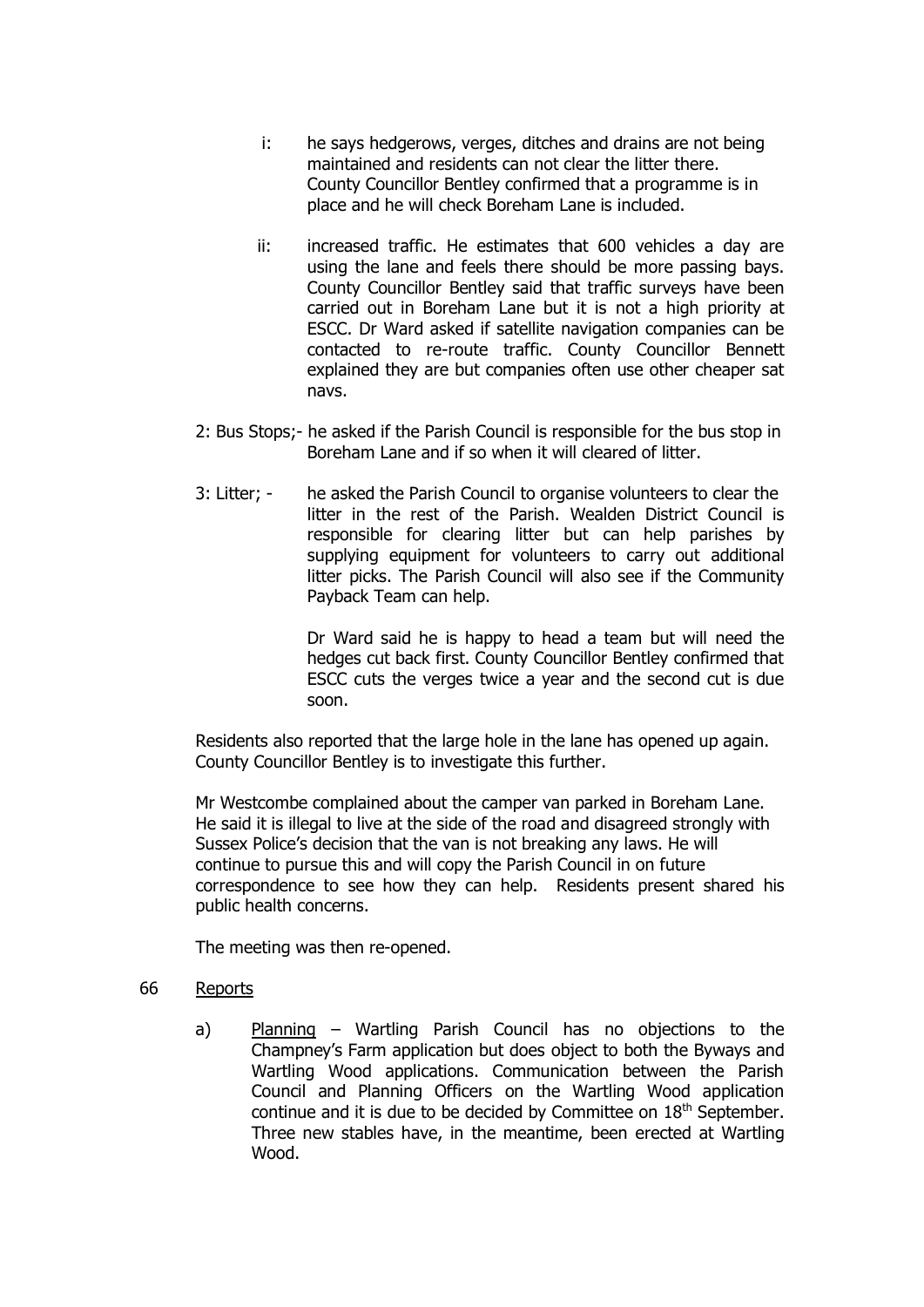### Environment North

b)

There was nothing new to report on this occasion.

# c) Footpaths

Footpaths have been covered under 'Reports from County Councillors'. There was nothing new to add.

### d) Environment South

There was nothing new to report on this occasion.

### e) Highways/Police

Following the meeting in minute 36e from the July meeting, Highways have now confirmed they have looked into ways to reduce the number of accidents on the Wartling Road.

They report they are not able to put double white lines on the road because of the coaches and lorries but they will look into adjusting the camber.

In the meantime they have erected signage and edge marking fluorescent poles and say the Road Steward will look at cutting the verges and hedges to ease visibility. The word 'slow' is also to be written on the road each way.

f) Communication

This will be covered under minute 69.

g) Speedwatch

Speedwatch met last month and recorded twelve offences over four sessions.

Further Speedwatch sessions are to be arranged for September.

f) Trees

Items regarding trees are covered elsewhere in these minutes.

# 67 Reports from Outside Meetings and Courses

Councillors Stevens and Lawrence attended the SSALC AGM held on 2nd September and met the PCC. Councillor Stevens reported that Victim Support Money is to be paid out through the PCC now. Residents views on Anti Social Behaviour are being sought, details of which will appear on the Parish Council's website.